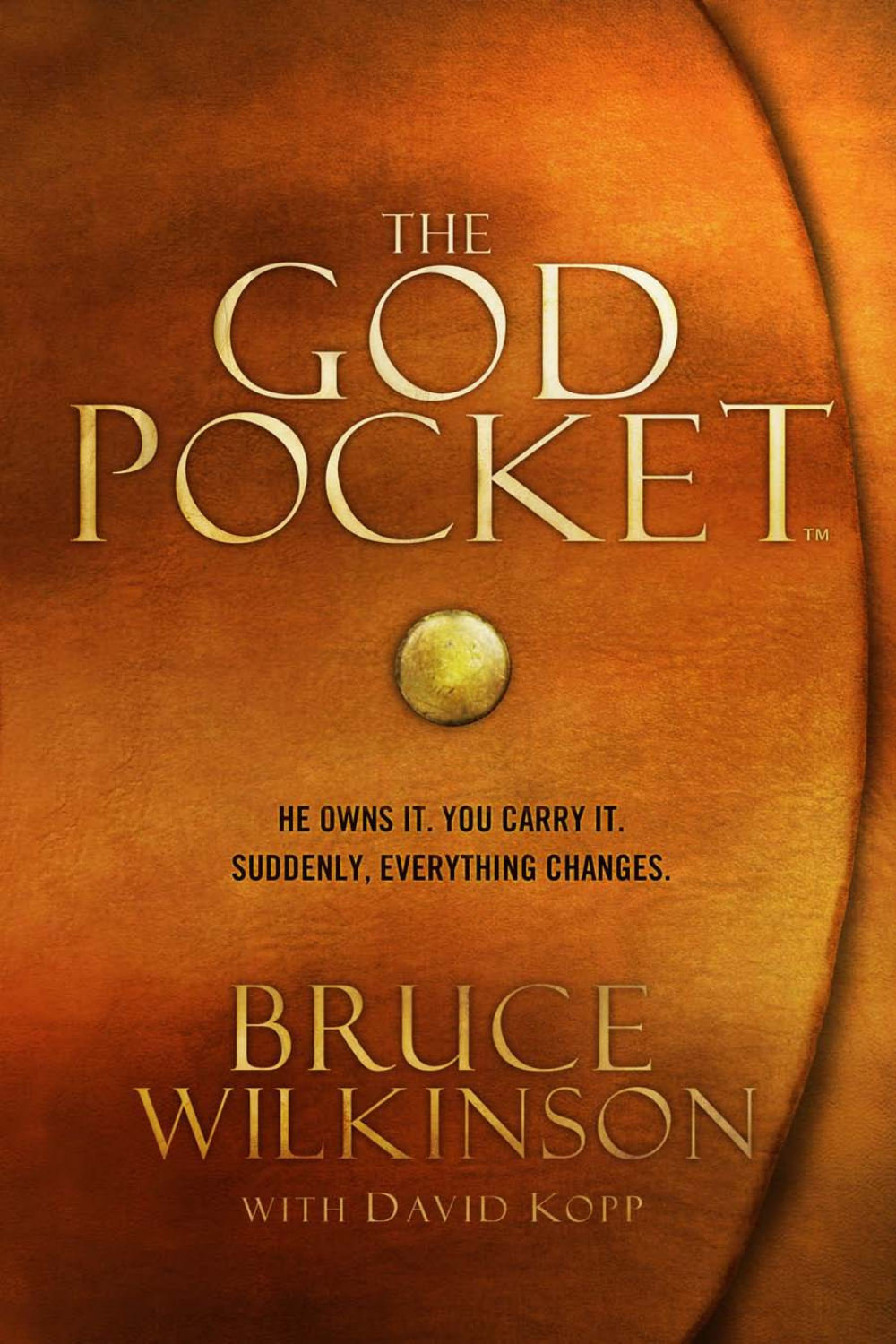

**He owns it. You carry it. Suddenly, everything changes.**

# **BRUCE** NULL KINSON NEW YORK TIMES BESTSELLER THE PRAYER OF JABEZ with David Kopp



MULTNOMAH B O O K S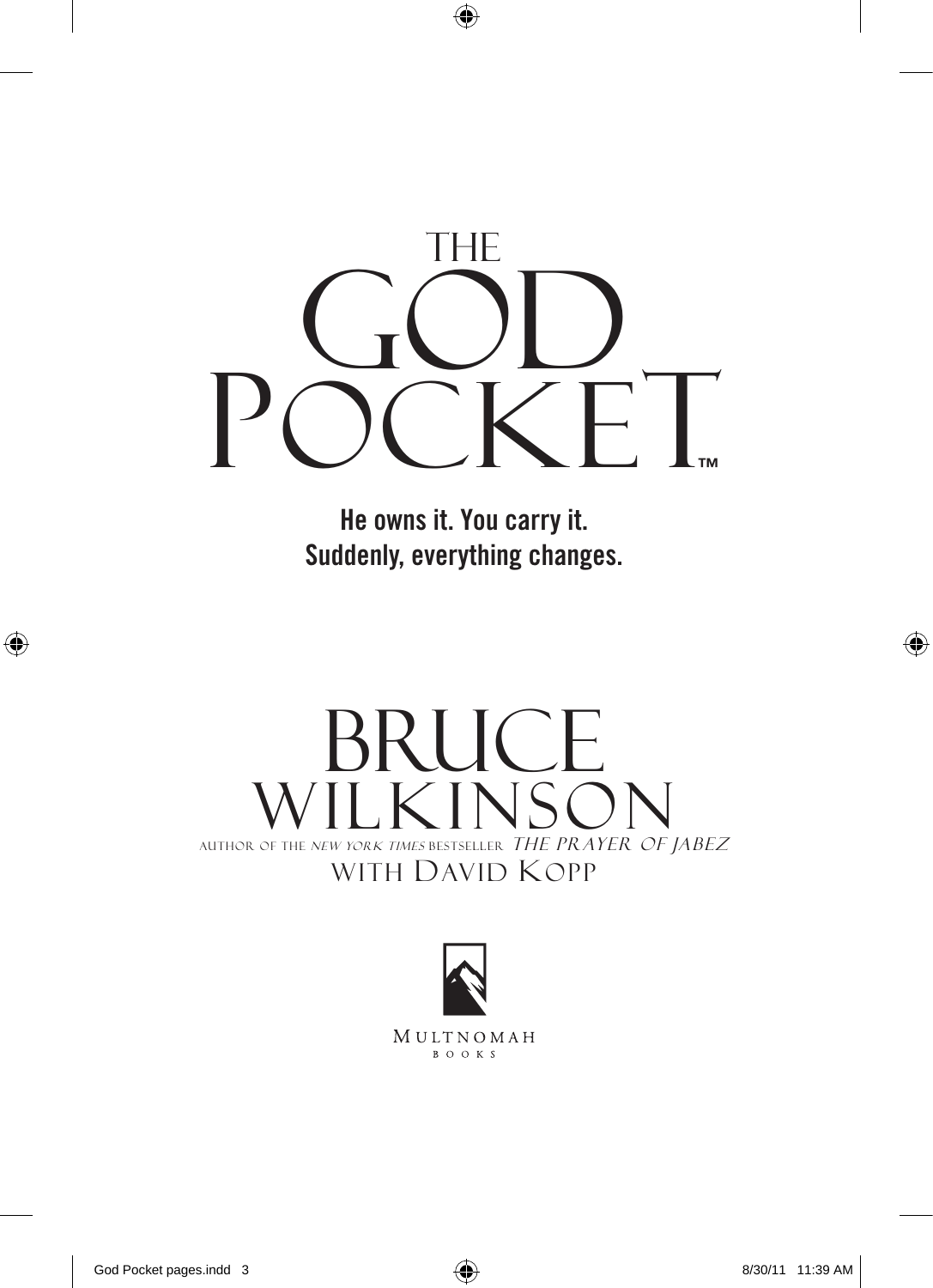The God Pocket 12265 Oracle Boulevard, Suite 200 Colorado Springs, Colorado 80921

PUBLISHED BY MULTNOMAH BOOKS this excerpt may be reproduced or reprinted without Excerpted from The God Pocket by Bruce Wilkinson Copyright © 20011 by Exponential Inc. Excerpted by permission of Multnomah Books, a division of Random House, Inc. All rights reserved. No part of permission in writing from the publisher.

All Scripture quotations, unless otherwise indicated, are taken from the New King James Version®. Copyright © 1982 by Thomas Nelson Inc. Used by permission. All rights reserved. Scripture quotations marked (NIV) are taken from the Holy Bible, New International Version®, NIV®. Copyright © 1973, 1978, 1984 by Biblica Inc.™ Used by permission of Zondervan. All rights reserved worldwide. www.zondervan.com.

Underlines in Scripture quotations reflect the author's added emphasis.

Every story in this book is an account of an actual event. In a few cases, minor details have been modified slightly to improve readability or to protect privacy. The concept of the God Pocket was introduced briefly in a previous book, *You Were Born for This.*

ISBN 978-1-60142-185-2 ISBN 978-1-60142-186-9 (electronic)

Copyright © 2011 by Exponential Inc.

Cover design by Kristopher K. Orr

All rights reserved. No part of this book may be reproduced or transmitted in any form or by any means, electronic or mechanical, including photocopying and recording, or by any information storage and retrieval system, without permission in writing from the publisher.

Published in the United States by WaterBrook Multnomah, an imprint of the Crown Publishing Group, a division of Random House Inc., New York.

MULTNOMAH and its mountain colophon are registered trademarks of Random House Inc.

Library of Congress Cataloging-in-Publication Data Wilkinson, Bruce. The God pocket : he owns it, you carry it : suddenly, everything changes / Bruce Wilkinson with David Kopp. — 1st ed. p. cm. Includes bibliographical references (p. ).

ISBN 978-1-60142-185-2 — ISBN 978-1-60142-186-9 (electronic)

 1. Christian stewardship. 2. Money—Religious aspects—Christianity. 3. Charity. I. Kopp, David, 1949- II. Title.

 BV772.W48 2011 248'.6—dc23

#### 2011028975

Printed in the United States of America 2011—First Edition

10 9 8 7 6 5 4 3 2 1

#### Special Sales

Most WaterBrook Multnomah books are available at special quantity discounts when purchased in bulk by corporations, organizations, and special-interest groups. Custom imprinting or excerpting can also be done to fit special needs. For information, please e-mail SpecialMarkets@WaterBrookMultnomah.com or call 1-800-603-7051.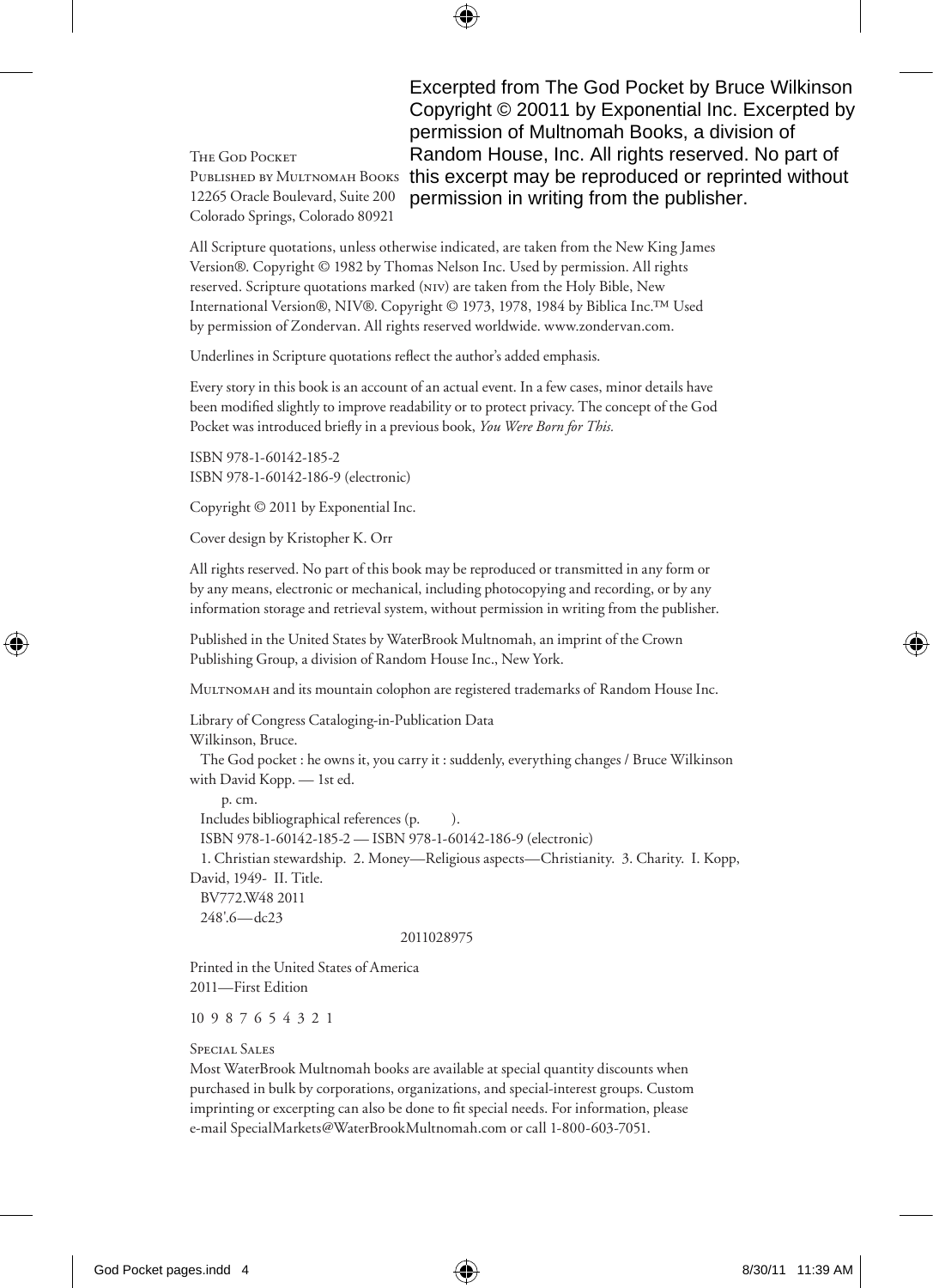## Invitation

What if you could take a little something out of your pocket today that would make God visible—and then give that little something to another person you just met?

Of course, I'm asking you to imagine a shocking idea, but I'm completely serious.

Picture the moment. You strike up a conversation with a passerby outside a restaurant, or someone you've just met in the mall, or a newcomer in your church lobby. Suddenly you realize this is the moment. You smile at your new acquaintance, reach into your pocket, then lean forward. The other person doesn't suspect a thing. But before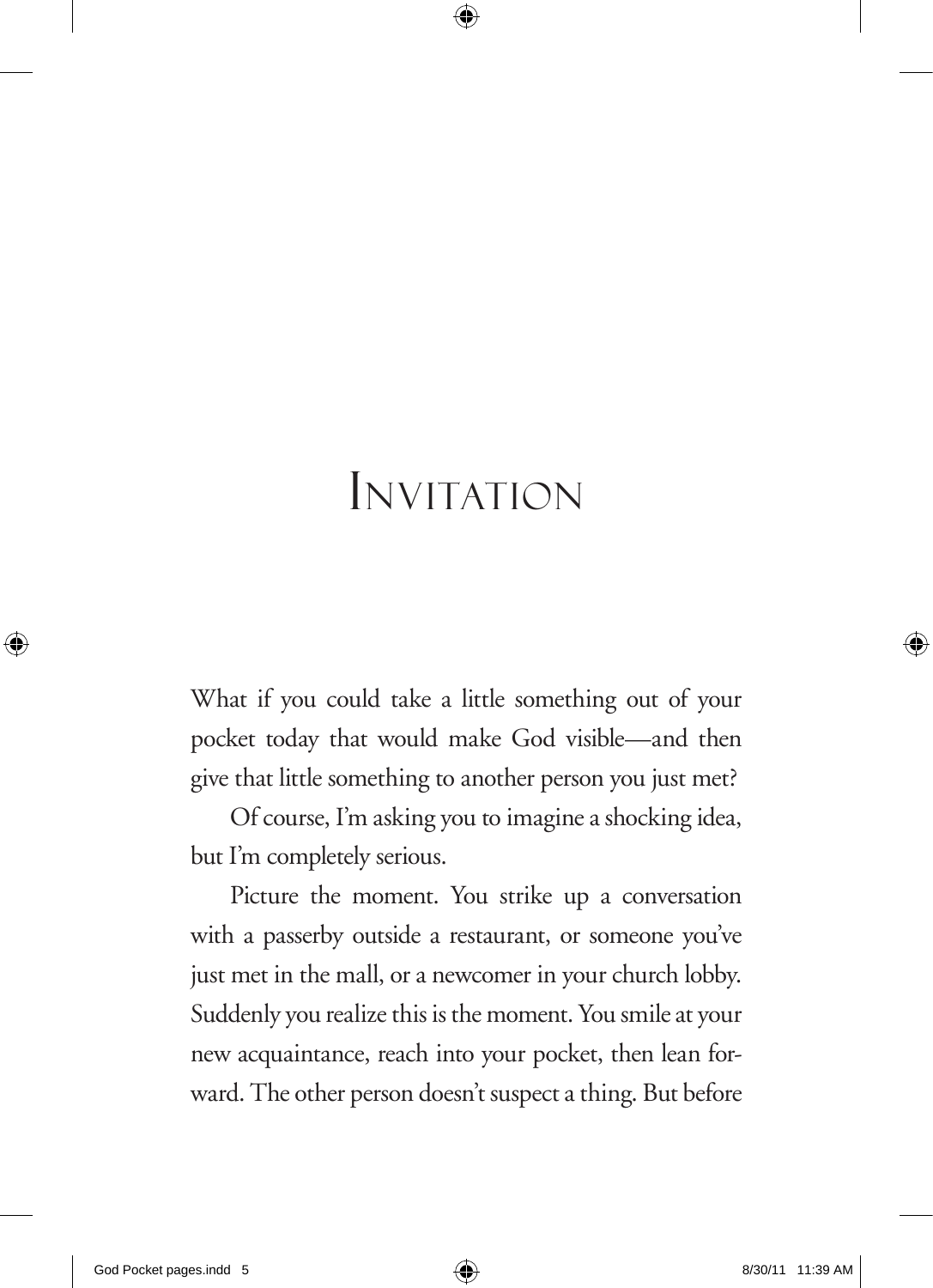they know what's happening, you press into their hands the very presence and touch of our loving God.

Stay with me.

Now imagine that this person *only minutes earlier* had been secretly calling out to God for help, for an answer, for any shred of evidence that Heaven even noticed their crisis.

And then you showed up! There you are, placing (so to speak) an enormous ball of light into the hands of the person who has been standing alone in the dark for days. Or years.

Wouldn't that be something?

Assuming for a minute you could do such a thing, that one experience would change your life. Wouldn't it?

**T his book is about a mysterious little idea that's almost too big for words.**

The joy would be contagious. And you'd be so lit up inside with your own happiness that everyone would notice. Years later you'd still be talking about it.

And imagine the impact on the person who, out of the blue, received what you had to share. They'd see their life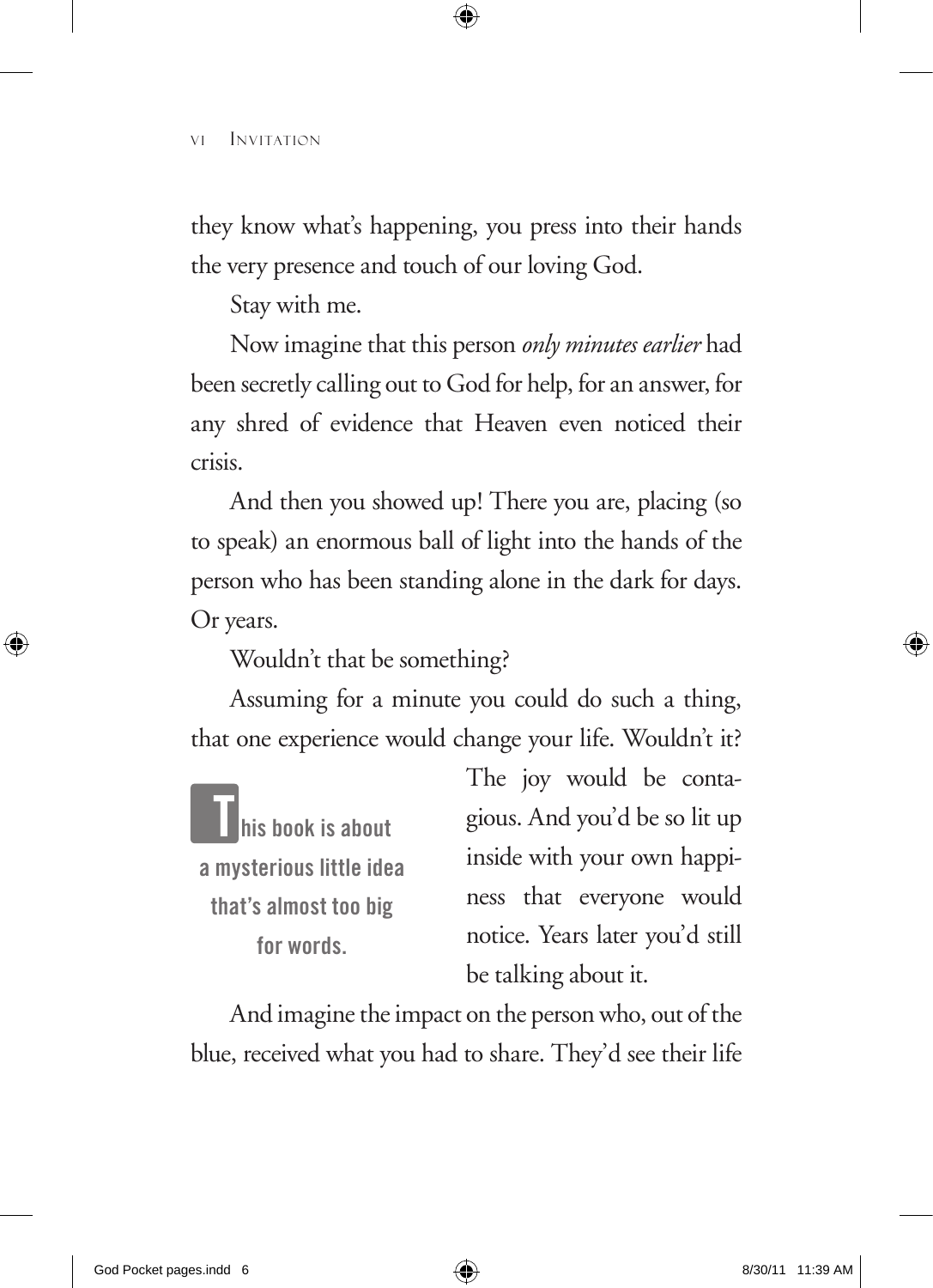and their future differently from that day on. They'd feel very differently about God too.

This book is about a mysterious little idea that's almost too big for words. Sure, you don't exactly pull our mighty, living God out of your pocket or purse. But it feels very, very close to that. You'll see. It's happened countless times for me and for thousands of others who have said yes to the God Pocket. If you're willing to try it, you'll know it was God who showed up to touch your heart and meet an urgent need in someone else's life.

And you'll be in a rush to say yes to another God Pocket adventure soon.

I hope you turn the page.



The God Pocket He owns it. You carry it. Suddenly, everything changes!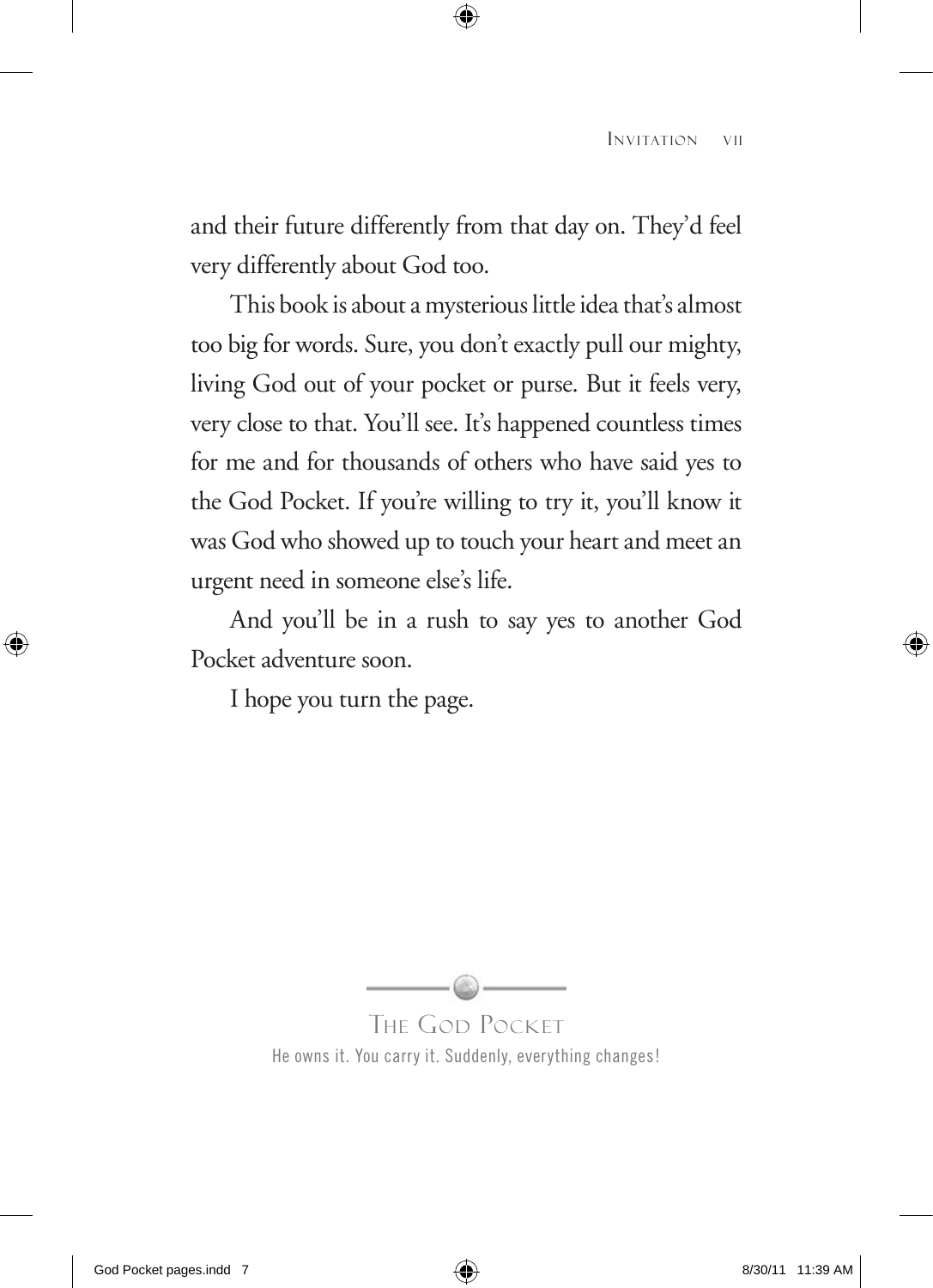## **Contents**

- 1. HEAVEN LEANS DOWN . . . . . . . . . . . . . 1 What happens when God makes Himself visible through you
- 2. How the God Pocket Works . . . . . 15 Seven steps that prepare you to partner with God for a financial miracle
- 3. WAS THAT A NUDGE? . . . . . . . . . . . . 35 How God leads you to the person He wants to bless with your God Pocket
- 4. Agents in Action . . 55 Your job description for successful God Pocket deliveries
- 5. The Mystery of Multiplying  $\ldots$  75 God's surprising plan to replenish your resources when you give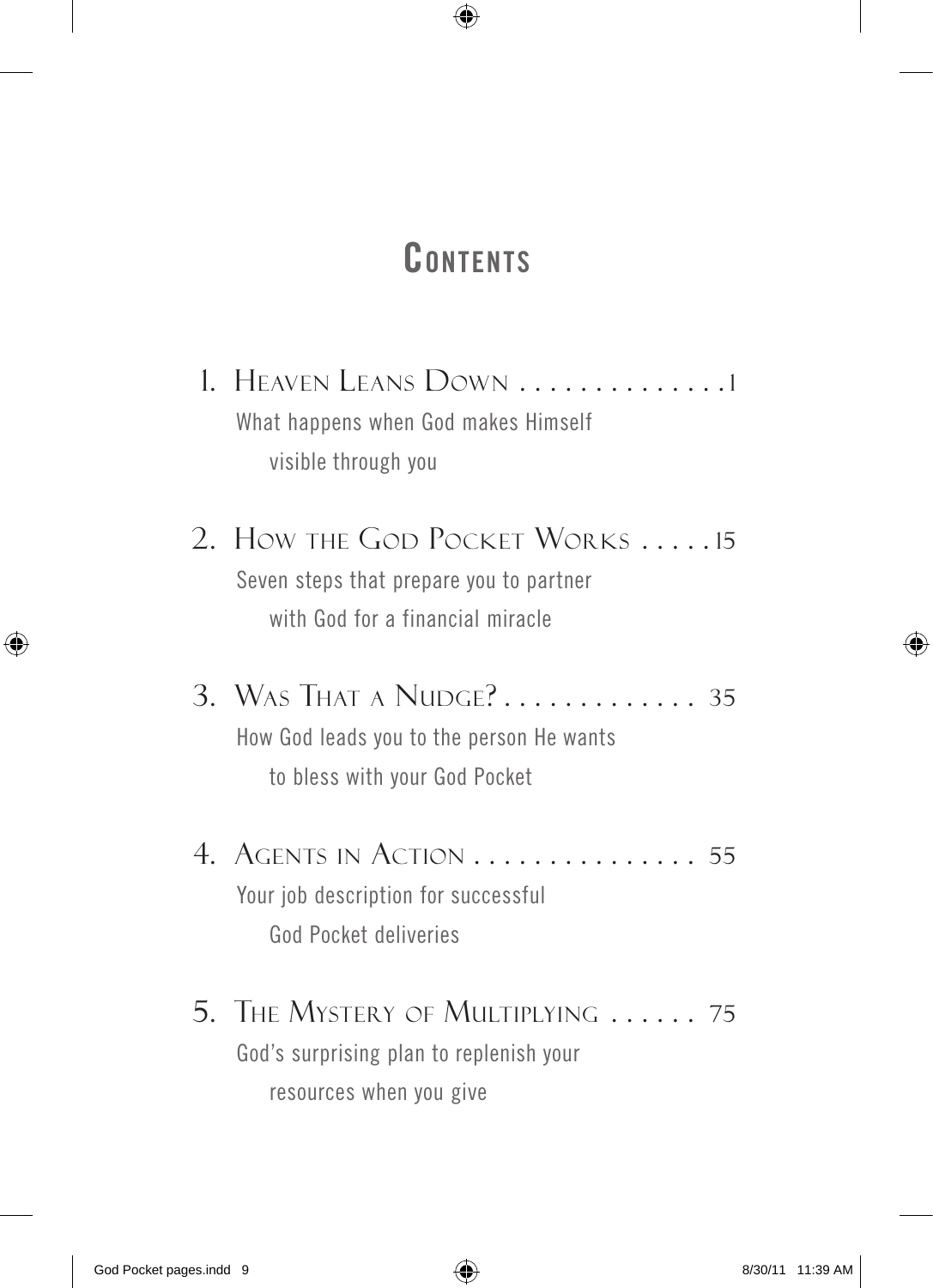x Contents

| 6. The Generosity Conspiracy  97         |
|------------------------------------------|
| Stories of God's "little people" who are |
| reaching for very big things             |
| 7. YOUR NEXT STEP 115                    |
| Now is the moment. Heaven waits.         |
| Will you make your move?                 |
| ACKNOWLEDGMENTS 125                      |
|                                          |

| WELCOME TO GOD POCKET |  |
|-----------------------|--|
| PARTNERS!  129        |  |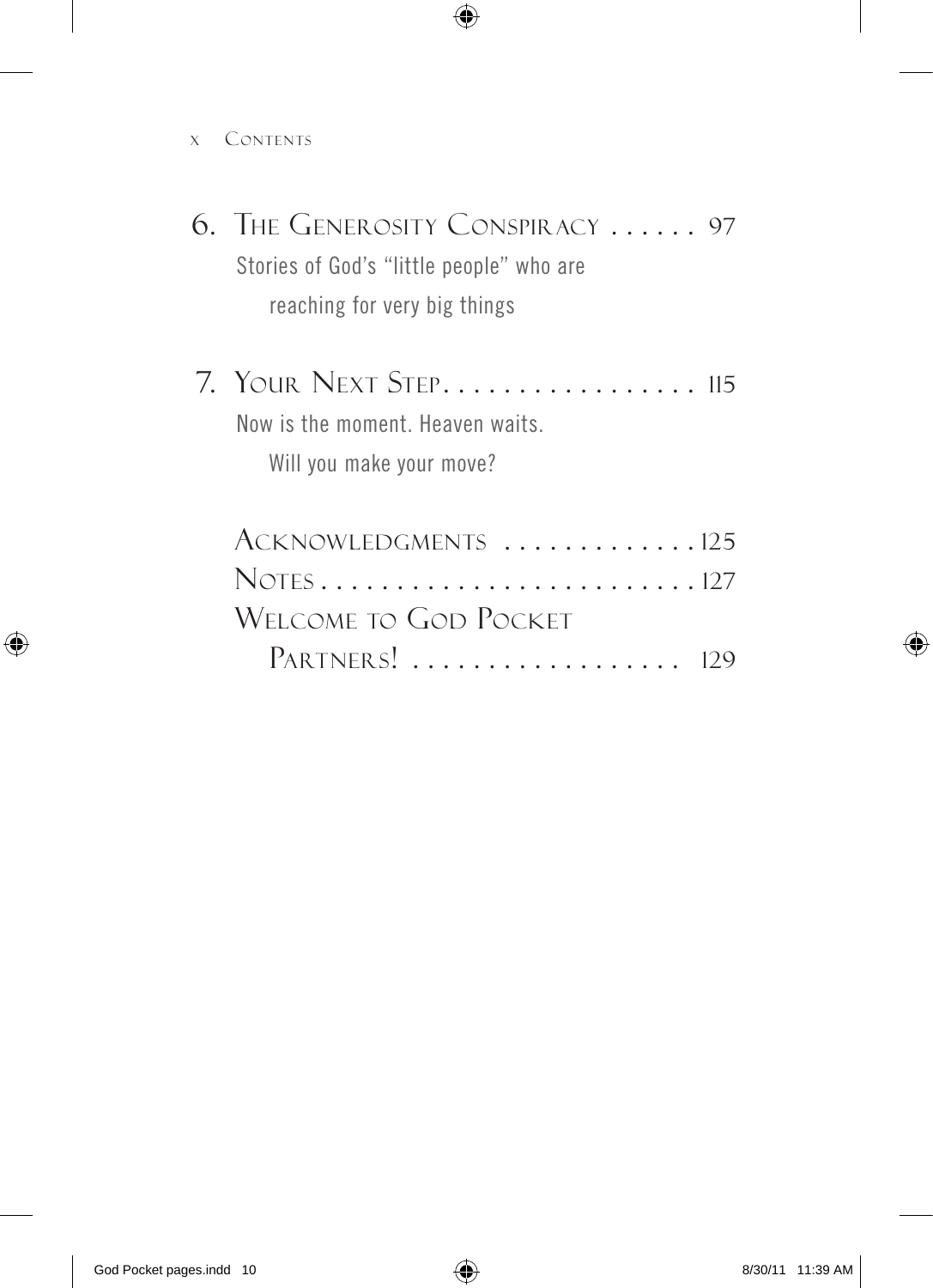# **1**

## Heaven Leans Down

What happens when God makes Himself visible through you

This God Pocket story starts at the counter of a pharmacy in South Carolina at two in the afternoon. A young husband is there to pick up a prescription for his wife. The cashier gives him back his change, then hands him the prescription. "Thanks," he says, and he turns to go.

That's when the young man freezes. He's staring down at his change to be sure of what he's seeing. But he *is* sure.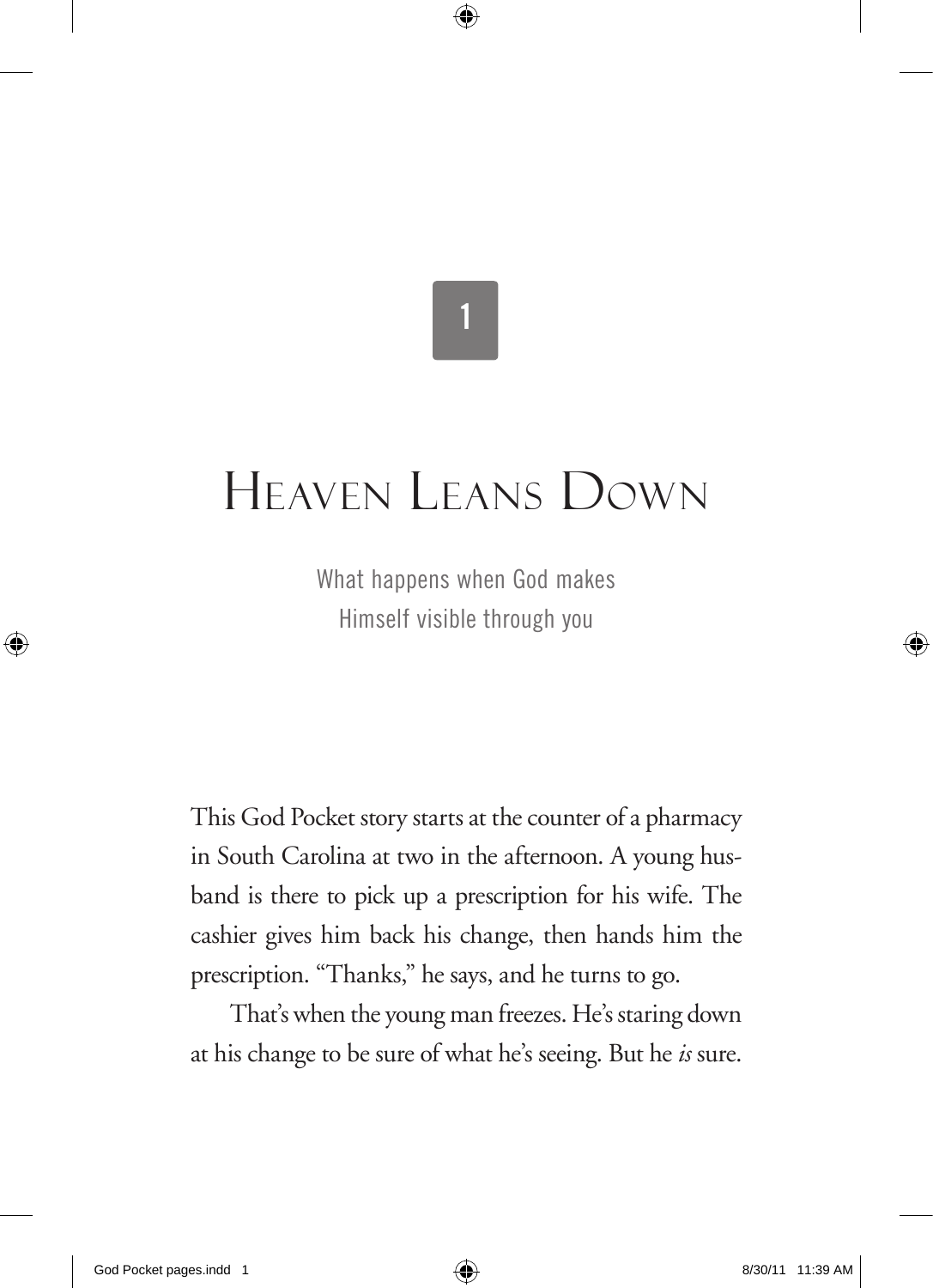The cashier has returned incorrect change. Too much. A lot too much, actually.

Have you ever found yourself in such a circumstance? Most of us have.

All of this happens in seconds, of course. But here's the thing: The young husband is out of work—laid off like a lot of other folks when the economy fell apart. It's been a while now, and he and his wife are getting desperate. Then today he gets this lucky break—finally!—and it's really going to help. Groceries, some breathing room, maybe a little something for his wife (he can already see her smile).

But then again…

The young man's heart sinks. And sinks some more. "Ma'am," he says. It's so hard for him to get the word out.

The cashier glances up from her next customer, wondering what his problem is.

"Ma'am, I think you gave me the wrong change," he says.

Sure enough, she did. Quickly she takes back the extra. "Sorry," she says.

By the time he walks out of the pharmacy, his heart is down in his shoes. He did what was right, but he still feels like he lost. Like he's a permanent loser. Out in the park-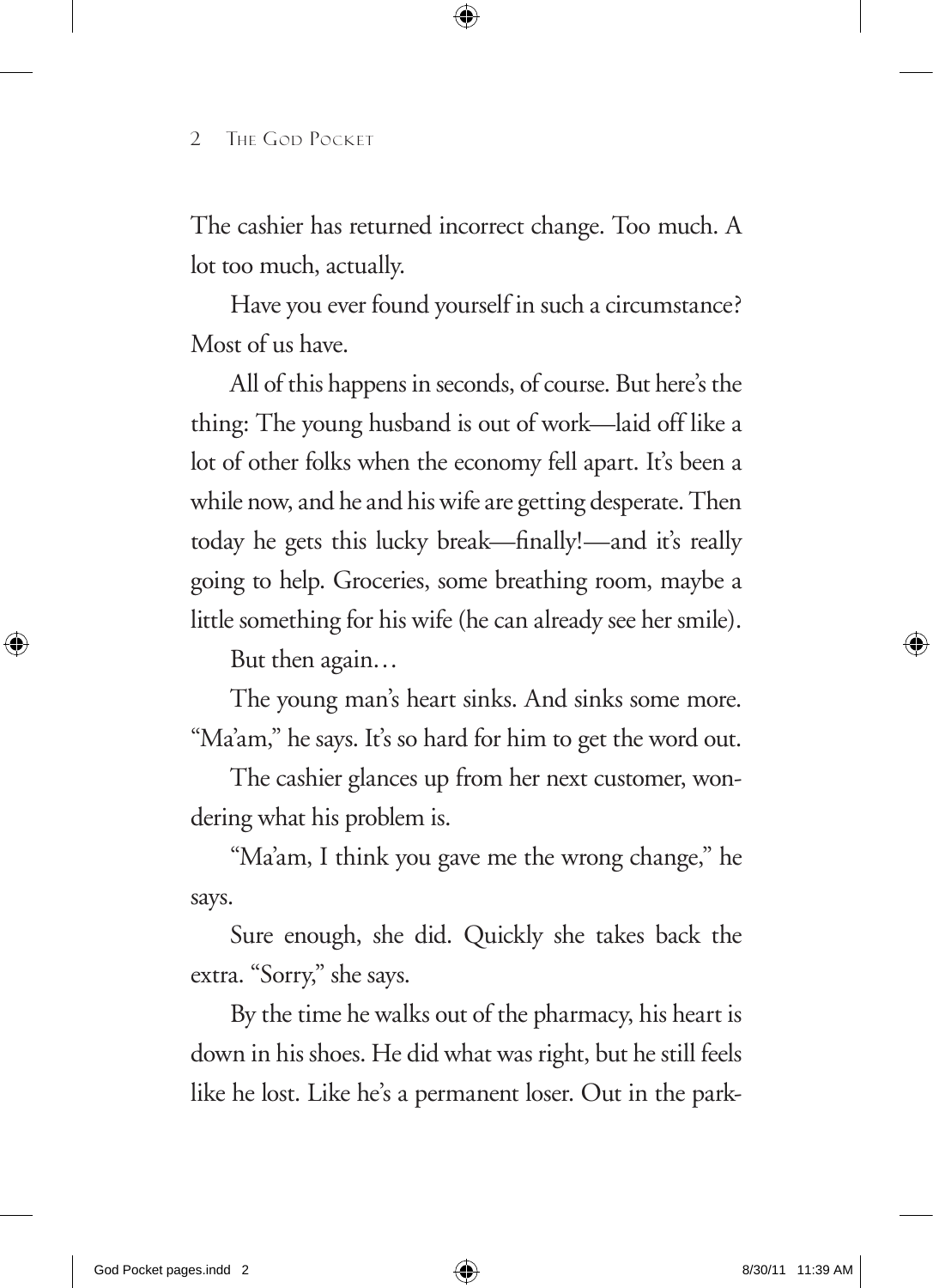ing lot, he climbs dejectedly into his old red pickup and hands the prescription to his wife.

That little drama at the cash register? He can't bring himself to mention it.

### "I've been carrying around some of God's money"

At the same time, across town a woman is driving toward Kentucky Fried Chicken. She's on an emergency mission—to buy a bag of hot-sauce packets. Not a bite of lunch or even a drink, mind you. Just KFC hot sauce. Her name is Darlene, and she's my lovely wife (and that's how I know what happened). You see, we were about to embark on a speaking tour of South Africa, where our son David currently lives. When she asked him what he'd like us to bring for him, he immediately came out with, "Kentucky Fried Chicken hot sauce!"

Some things you just can't explain.

At KFC, Darlene walks up to Margie, the woman behind the counter, and delivers her unusual order. Margie's eyebrows shoot up. Apparently people don't often stop by for whole bags of hot-sauce packets. The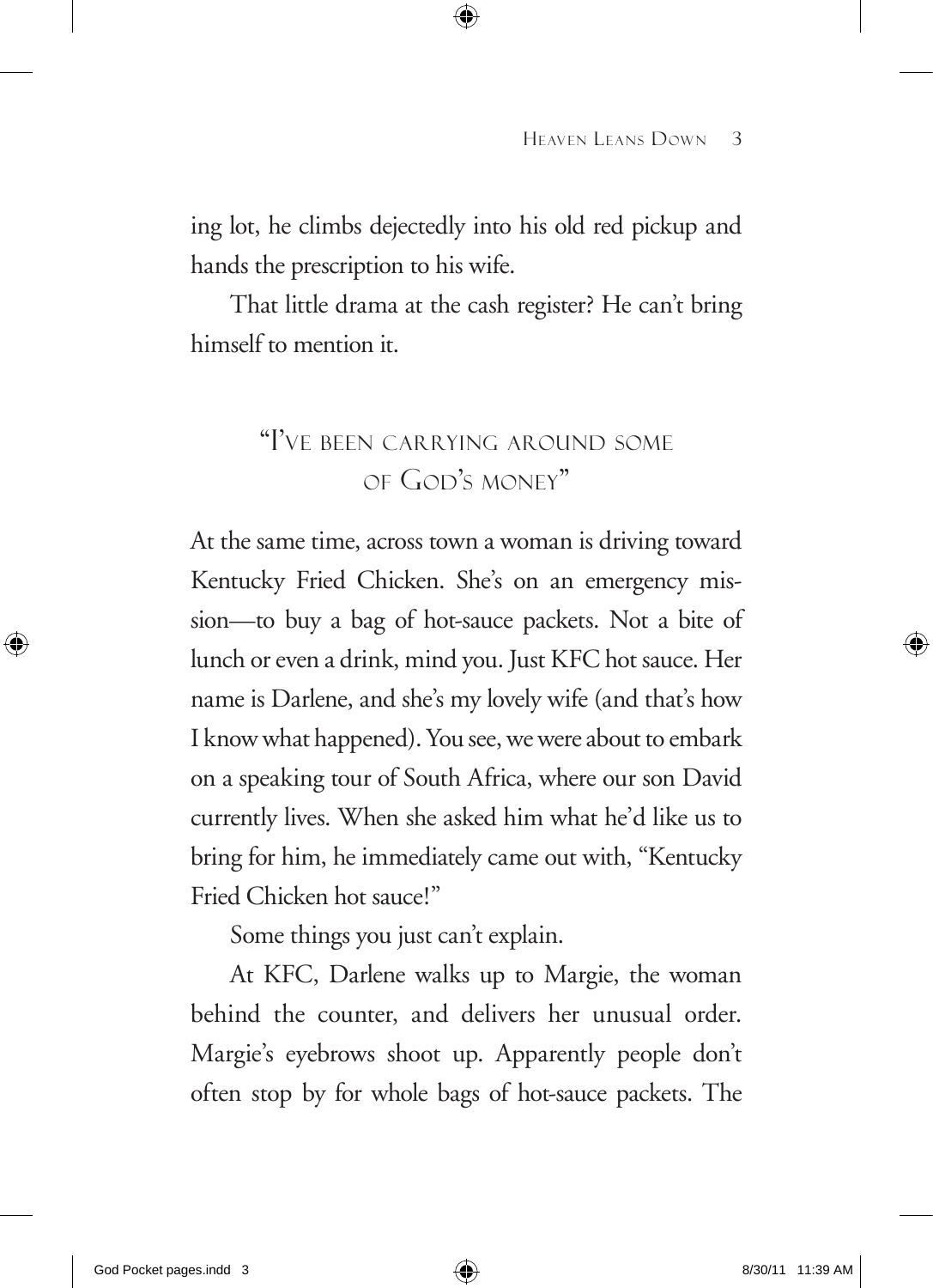manager goes in the back to fill Darlene's order, and since business is slow, Darlene and Margie begin talking. It doesn't take long for Darlene to discover that Margie is struggling financially and very discouraged.

"I remembered that I had placed several bills in my God Pocket the week before," Darlene told me later. "I took one out, folded it, and taking her hand, quietly placed the bill there. I told her, 'Just something to remind you that God knows your situation and wants you to be encouraged today.'"

Apparently, customers don't often do that kind of thing either at KFC. Maybe never, because right away Margie's eyes fill with tears. "You just have no idea—," she begins. But before the two can talk further, a twentysomething customer enters, steps up to the counter, and puts in her order.

"How much for a glass of water?" she asks.

Darlene glances at Margie. "You charge for water here?"

"Restaurants have to pay for the cup," Margie explains. Then to the young woman, "Thirty-seven cents."

The customer rummages in her purse and finally plunks a quarter on the counter. "I have to take some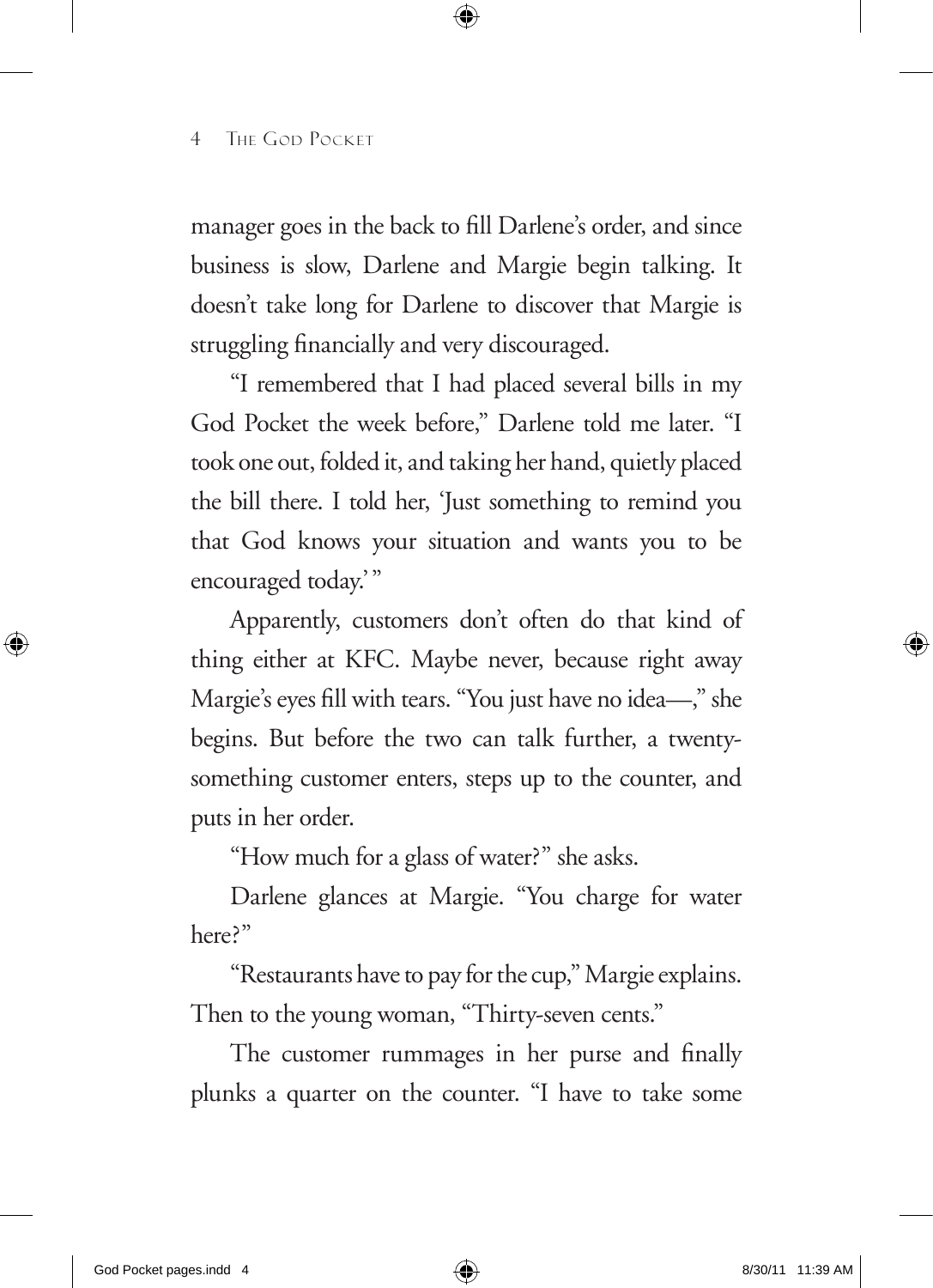medicine," she says wearily. Then her shoulders sag. "I guess I only have a quarter."

Do you see what's going on here in South Carolina a little after two in the afternoon?

What Darlene sees is God at work. Smiling, she asks the young woman to let her buy the water for her, and she does. The young woman gives her a quiet thank-you in return, takes the water and her quarter from the counter, and hurries out.

A minute later Darlene is walking out of the restaurant too, carrying her bag of Africabound hot-sauce packets. But in her heart she's trying to make sense of her recent encounters. *Lord,* she prays, *I haven't helped anyone in need with my God Pocket for weeks, and then today You place two people in my path. I wish I had responded faster and* 

**I took one out, folded it, and taking her hand, quietly placed the bill there. I told her, "Just something to remind you that God knows your situation and wants you to be encouraged today."**

*given that young woman the money left in my God Pocket.*

She has already gotten into her car when she notices that she is parked next to a red pickup. Seated on the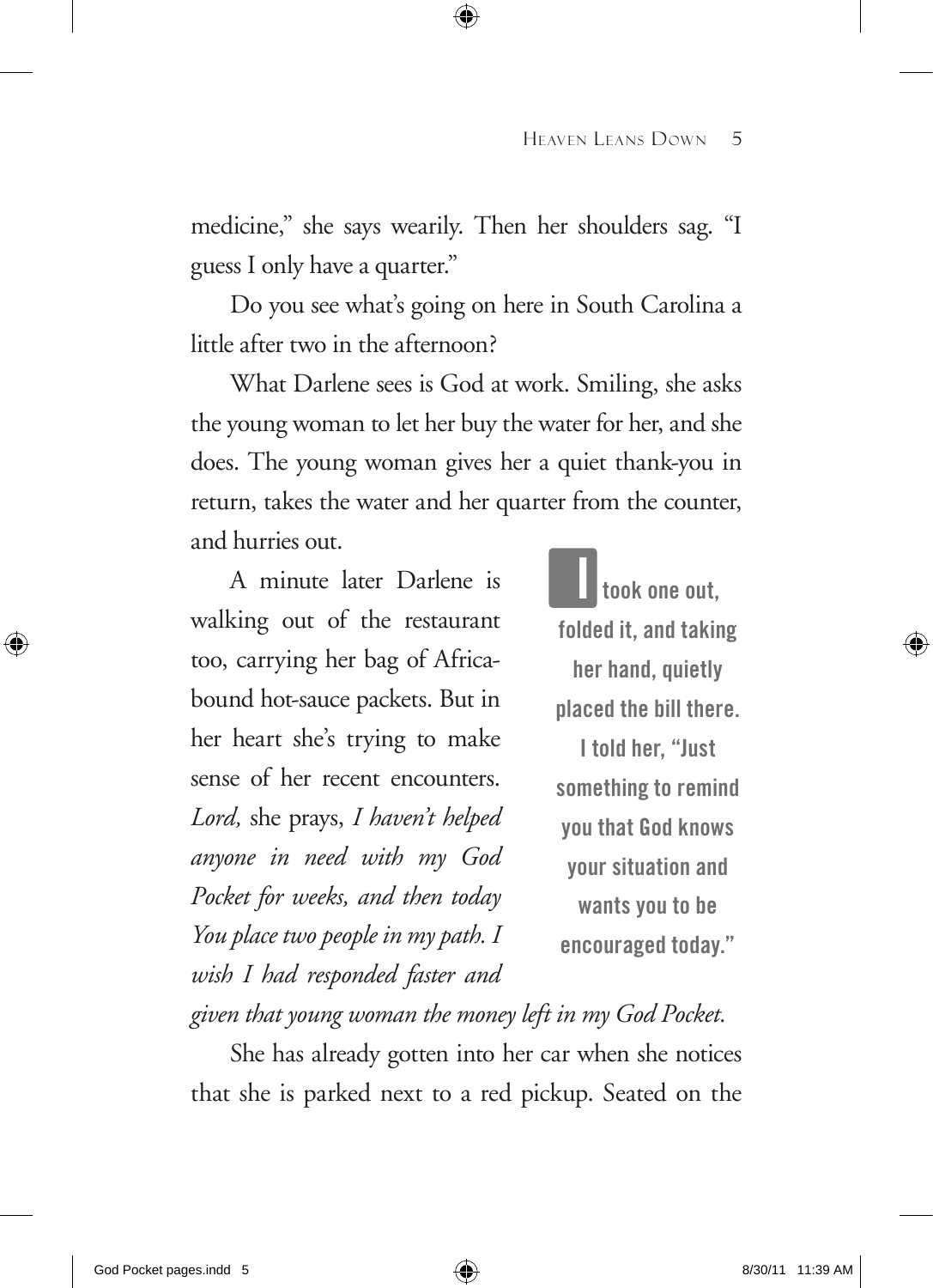pickup's passenger side is the young woman. In her hand she holds the cup of water. Right away Darlene realizes that Heaven has given her another chance.

Here's how she described to me what happened next:

"With the bills from my God Pocket in hand, I opened my car door and gently tapped on her window. When she lowered it, I asked if she would do me a favor. 'I've been carrying around some of God's money,' I said, 'and I believe He would like me to give it to you.' That was all. Then I handed her the money."

You can imagine the young woman's surprise. She catches her breath. Her hand flies to her mouth. She can't begin to explain what is happening. But if you've been following this story carefully, maybe you can.

Only then does Darlene look across at the young man behind the steering wheel. He is staring at the money in his wife's hand, and tears are starting to roll down his cheeks. "You're not…going to believe this," he says.

And he proceeds to tell Darlene their story. (Did you see this coming?) He had lost his job, times were tough, and just a few blocks away, when he'd gone for his wife's medicine, the cashier had given him back too much money by mistake. At first it had seemed like a huge provision,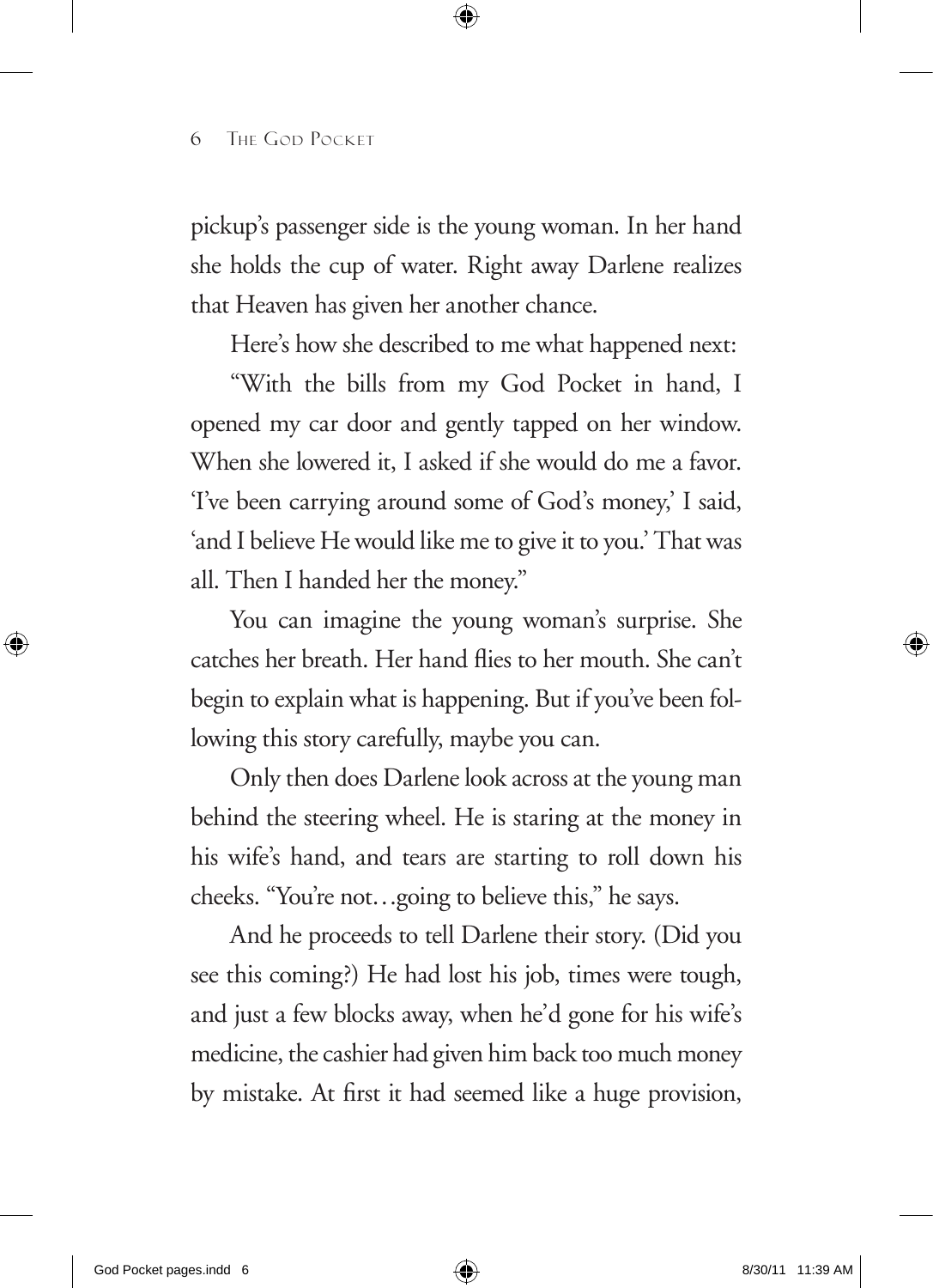but the money didn't belong to him, so he had returned it. What a struggle that had been!

The young husband leans over to his wife. He can barely get the words out. But this is what he says: "Look at this! God used someone we don't even know to bless us with far more than I gave back!"

### How we see the world

Think back over your life. Have you had your own experience where Heaven seemed to plant you squarely in the crossroads of somebody's life and—in that place, in that moment, you just *knew* that you'd been specially sent? And then God showed up in an amazing way. Ever since, you've been filled with gratitude that, out of all the people in the universe that day, God picked you.

What if God is inviting you into those kinds of experiences on a regular basis? Actually, there are a lot of reasons why He would, but here's a big one:

You and I see the world differently than many do. We look out the window and see God. Not in physical form, but left and right we see evidence of His presence. We see His steadfast faithfulness all through the story of our lives,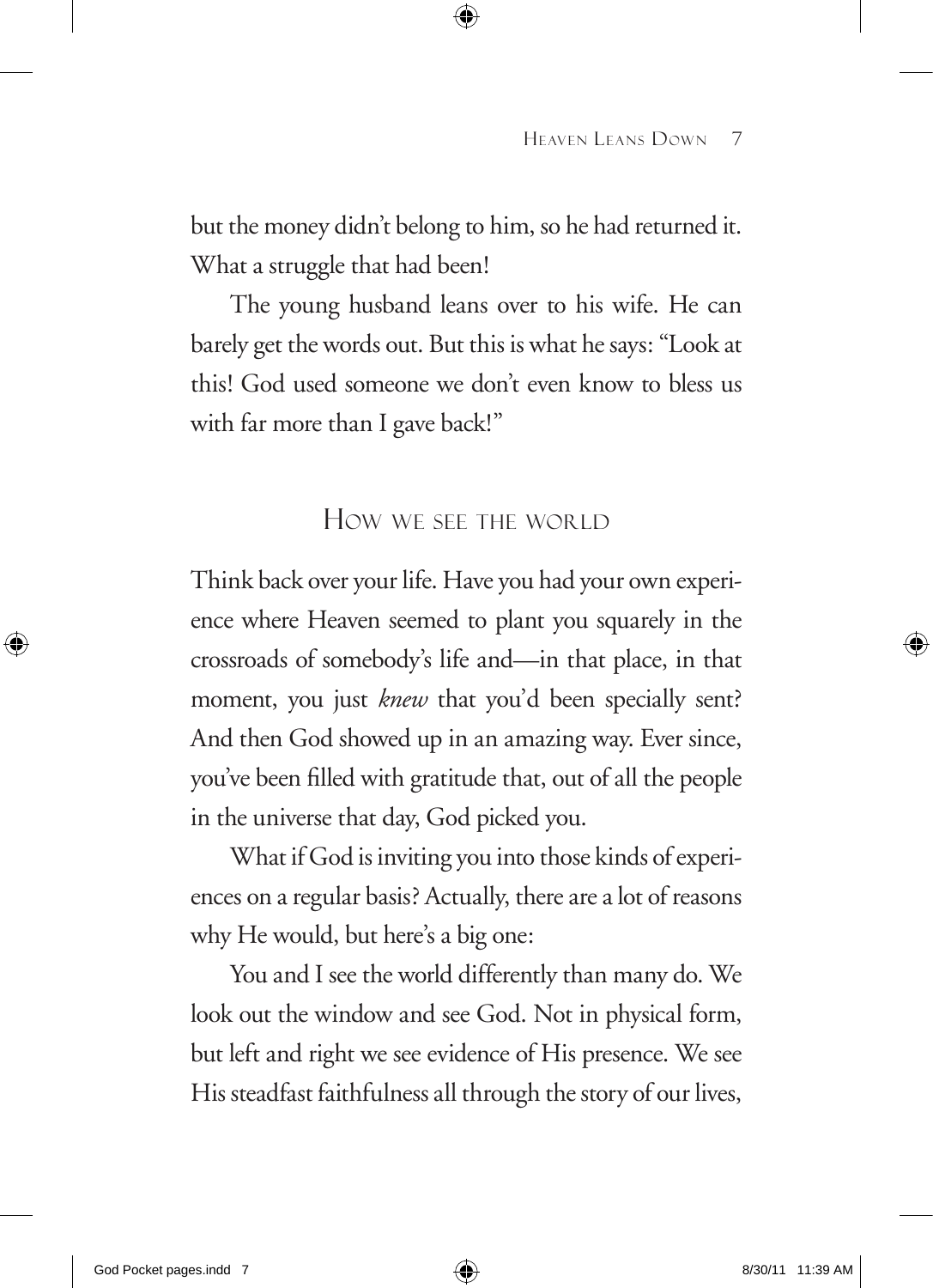working for our good in the wonderful ups and the difficult downs. We open the Word and experience His loving guidance. We look in the faces of our children and see amazing grace.

Not always, but usually.

But for a lot of folks, it's not like that at all. They look

**How does God break into our material world to touch troubled individuals with His great love?**

out the window and don't see any sign that God is real or that He cares. They look at the story of their lives and see a lonely, disappointing journey. They have long since decided that if God is some-

where about, He must be otherwise occupied, because when they call, He doesn't seem to answer.

You might say that, for some people in our world, God's reputation is in trouble.

Let me ask you this: When Heaven leans down to make God "visible" in someone's life—maybe yours how does that happen? How does God break into our material world to touch troubled individuals with His great love and show them His personal attention?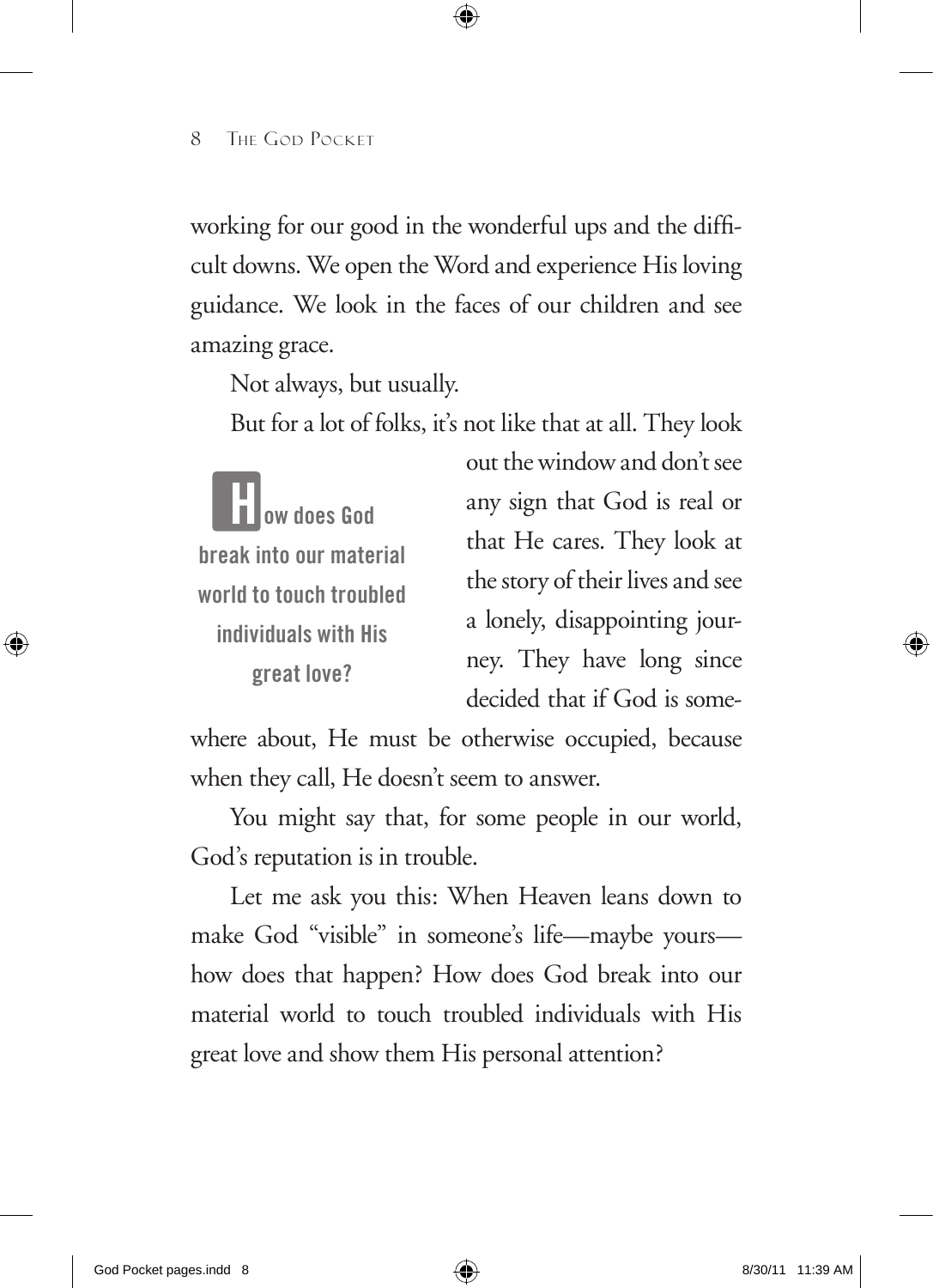At a KFC in South Carolina one ordinary afternoon, God took four people by surprise and revealed Himself to each of them in tangible, unforgettable ways. Could anyone but God have brought it all together so perfectly?

Consider:

- A young, unemployed husband struggles to return an overpayment to a cashier. When no one else knows, God knows what it is costing him to do the right thing.
- God knows the young couple's need and seeks to meet it. Most of all, I think, He longs for them to know that He is with them in their trials and that He cares. But how can He get the message to them?
- Across town, Margie, the KFC employee, is secretly struggling too. God knows. He wants to encourage her and show her how deeply He cares.
- Enter Darlene, prepared on a moment's notice to be God's representative. Of course, after that phone call from Africa, what's on her mind is…hot sauce. Why? God knows that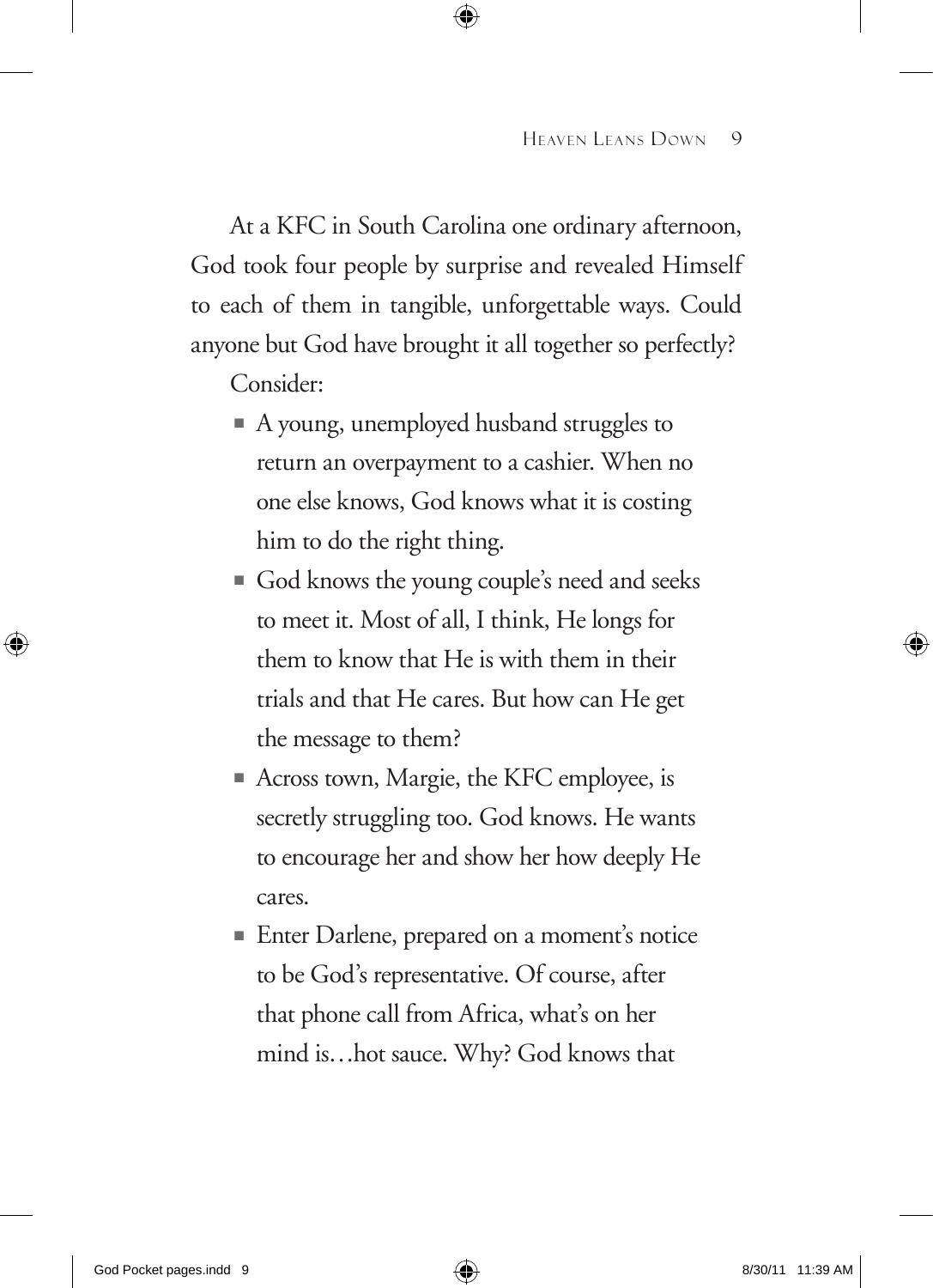Darlene, who wouldn't ordinarily stop by Kentucky Fried Chicken at two in the afternoon, wouldn't hesitate to go there at any hour for a bag of hot-sauce packets if that's what her son said he really wanted.

- At that exact moment, God brings Margie, the young wife, and Darlene together. God knows what's about to happen, but do they? Not on your life!
- In quick succession, two "out of the blue," God-arranged encounters follow. Darlene reaches into her God Pocket to bless Margie and into her purse to buy water for the young wife.
- But God is not finished. He sets up a third "out of the blue" encounter at the window of the couple's truck, where Darlene again reaches into her God Pocket to bless the young wife and her husband. Was that almost-missed appointment a mistake? I don't think so, because Darlene got to see firsthand why God's provision through her was so special—and so miraculous—for the young couple in need.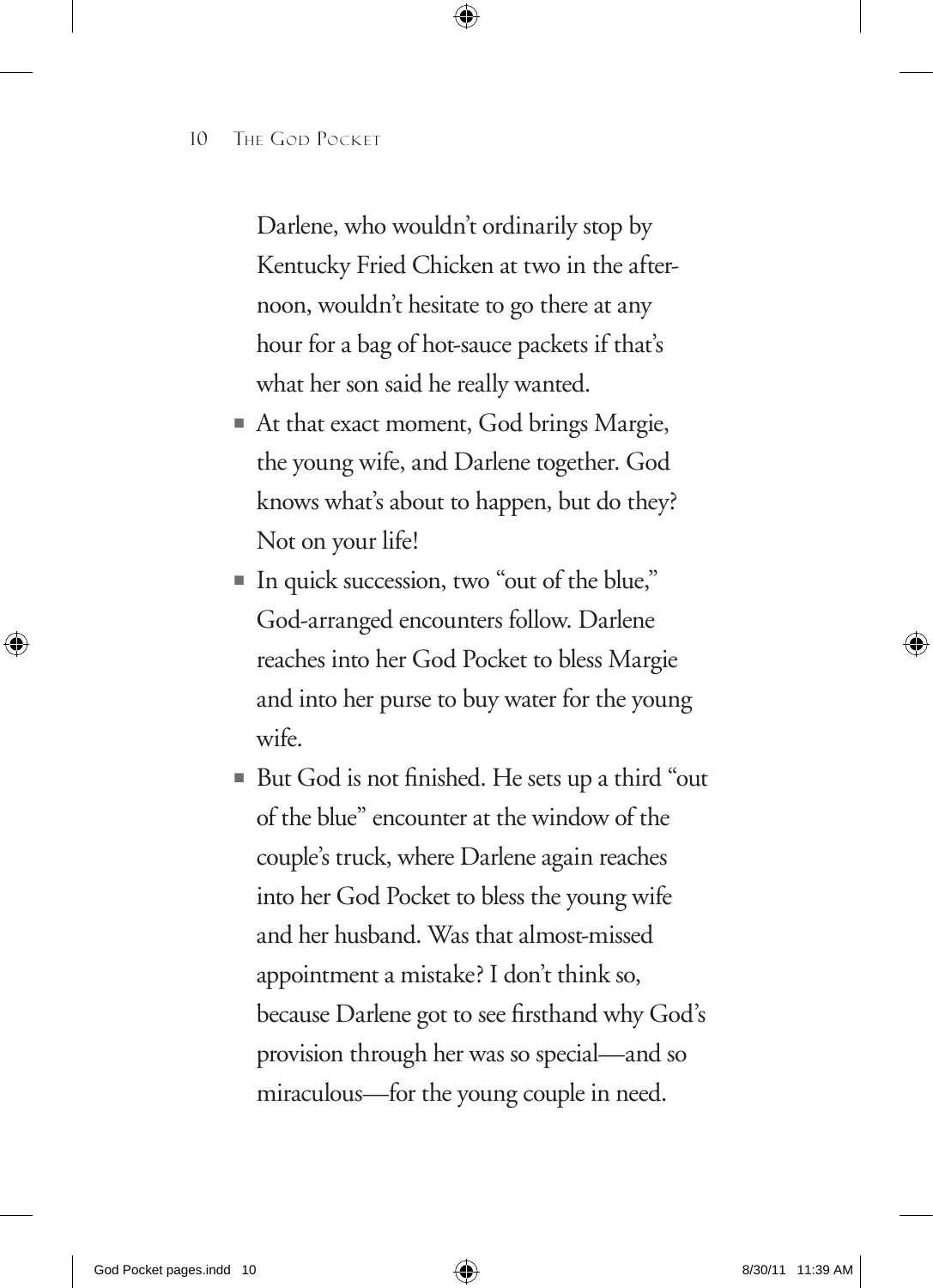Talk about a God moment! Only God could have arranged such "chance" encounters that led to very real physical and emotional needs being met. And that is what He did.

God was willing and able, and thankfully one of His servants was ready. And look what happened!

When Darlene was telling me about her encounter, she described the conversation with the young couple that followed as she stood by the truck. "We talked for a while about God's faithfulness and how He alone is our supplier and giver of every good and perfect gift. When I finally returned to my car and watched them drive away, my heart was overwhelmed with gratitude that God had given me the opportunity to see Him display His love for that precious couple."

She paused and then added, "Oh, and guess what? The manager gave me the bag of hot-sauce packets for free!"

### By the time you finish this book

You might be wondering where all this is going.

For example, what exactly is a God Pocket? Where did the money in Darlene's God Pocket come from?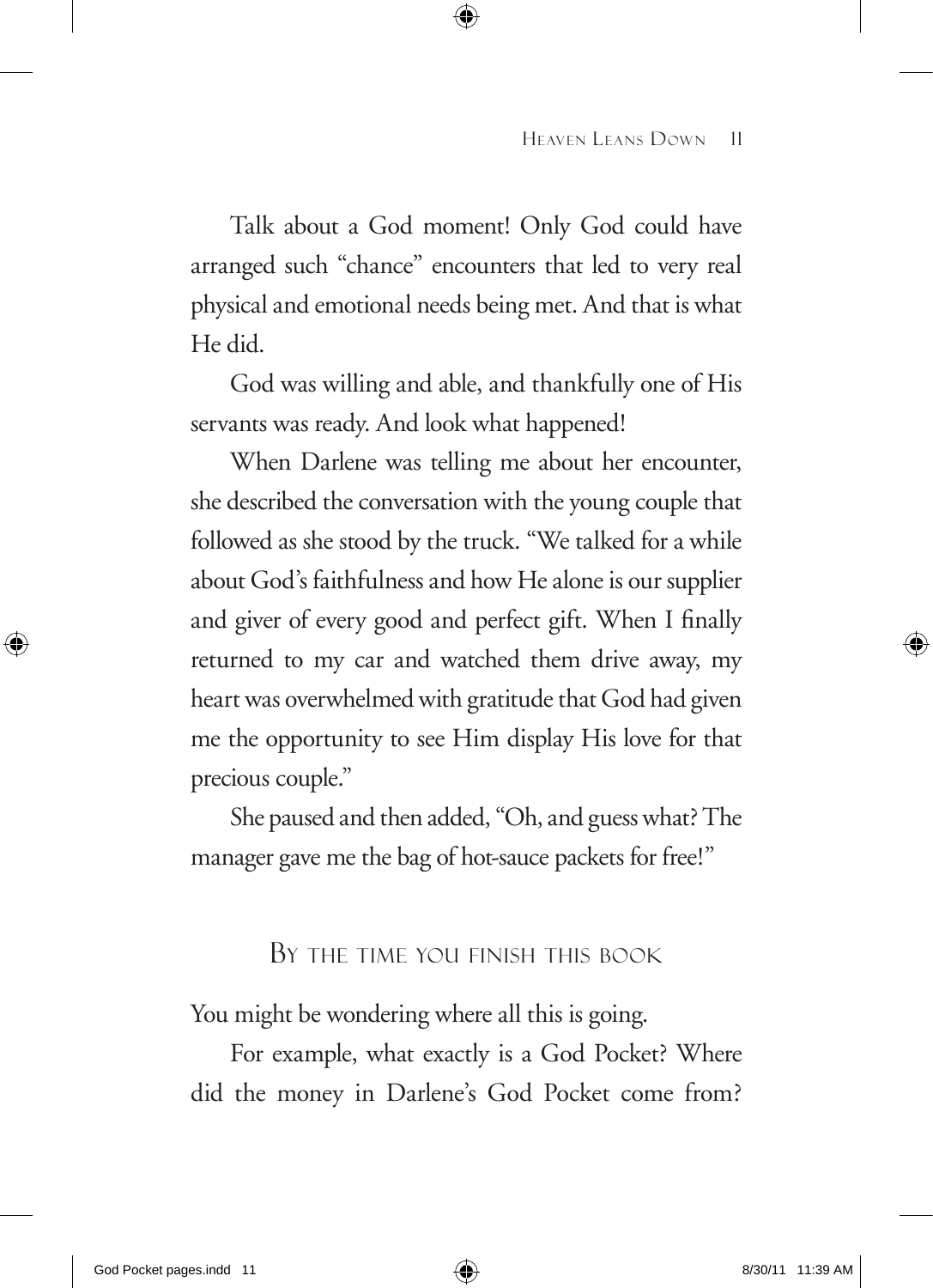How would you or I know when to reach for it so that the miracle Heaven had in mind could actually happen through us?

In the pages ahead we'll explore these questions and more. Already it should be clear to you that the God

**T he God Pocket has as much to do with God's deep desire to bless you as it does with His desire to bless others through you.**

Pocket prepares a person to deliver God's provision to someone in need. You can be that delivery person. By the time you finish this little book, you'll understand how to be in the right place at the right time to partner with

Heaven in a God-arranged encounter. And you'll come away *knowing* God, not you, made it happen.

But let's begin with a couple of things you might not have figured out.

First, the God Pocket has as much to do with God's deep desire *to bless you* beyond anything you can imagine<sup>1</sup> as it does with His desire *to bless others through you.* Over and over again, the Bible declares that He's never desired anything less for you, and you honor Him by desiring nothing less for yourself.